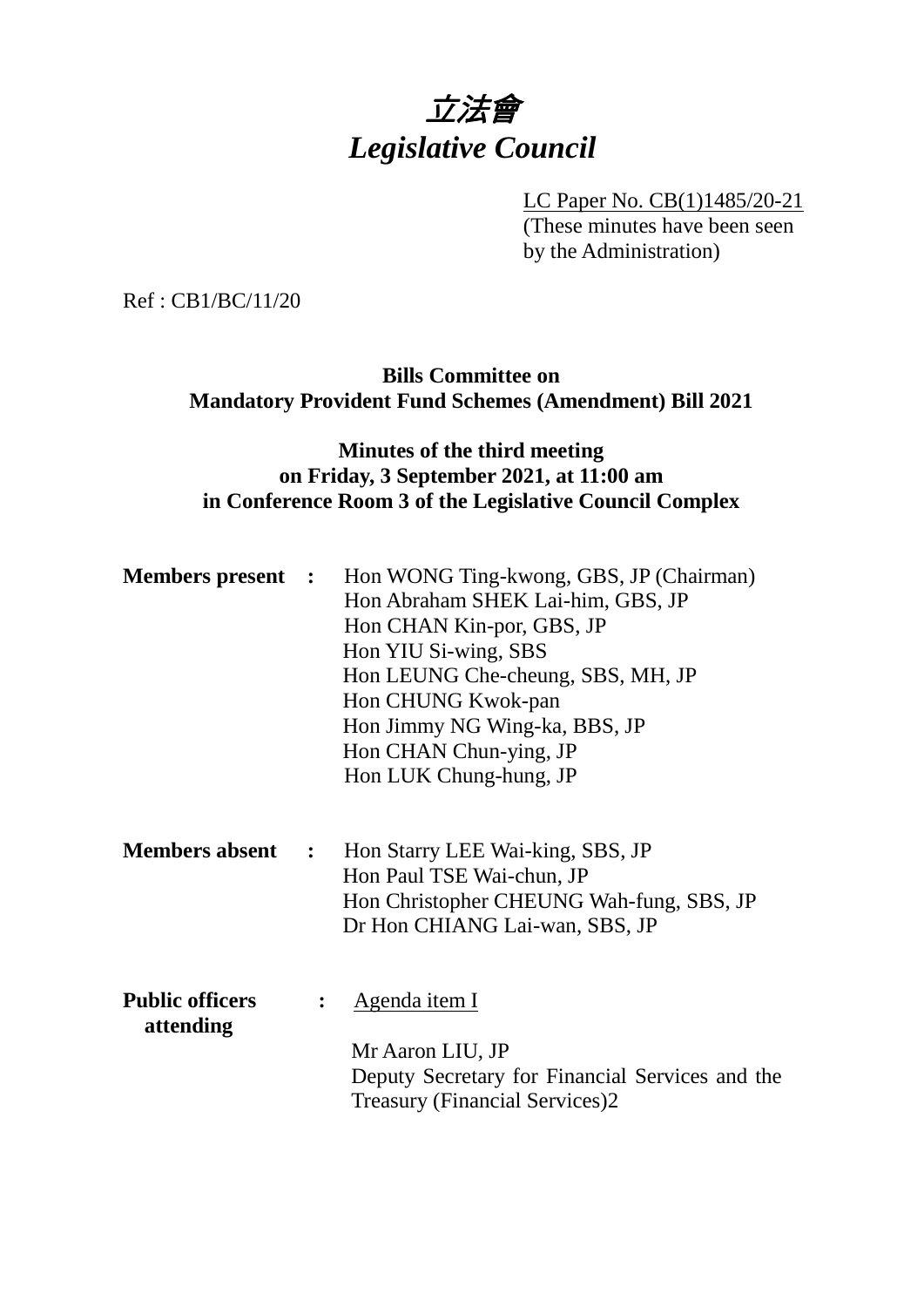|                                            | Miss Cheryl CHOW<br>Principal Assistant Secretary for Financial<br>Services and the Treasury (Financial Services)<br><b>Mandatory Provident Fund Reform</b>                                                                                    |
|--------------------------------------------|------------------------------------------------------------------------------------------------------------------------------------------------------------------------------------------------------------------------------------------------|
|                                            | Ms Frances HUI<br>Senior Assistant Law Draftsman<br>Department of Justice                                                                                                                                                                      |
|                                            | Mr Michael CHOI<br>Senior Government Counsel (Acting)<br>Department of Justice                                                                                                                                                                 |
| <b>Attendance by</b><br>invitation         | Agenda item I<br>Ms Gabriella YEE<br><b>Executive Director (Policy)</b><br><b>Mandatory Provident Fund Schemes Authority</b><br>Mr Eric CHENG<br>Director (Policy Development & Research)<br><b>Mandatory Provident Fund Schemes Authority</b> |
| <b>Clerk in attendance :</b> Mr Boris LAM  | Chief Council Secretary (1)3                                                                                                                                                                                                                   |
| <b>Staff in attendance : Mr Alvin CHUI</b> | <b>Assistant Legal Adviser 3</b>                                                                                                                                                                                                               |
|                                            | Mr Joey LO<br>Senior Council Secretary (1)8                                                                                                                                                                                                    |
|                                            | Miss Gloria WONG<br>Council Secretary (1)3                                                                                                                                                                                                     |
|                                            | Ms May LEUNG<br>Legislative Assistant (1)3                                                                                                                                                                                                     |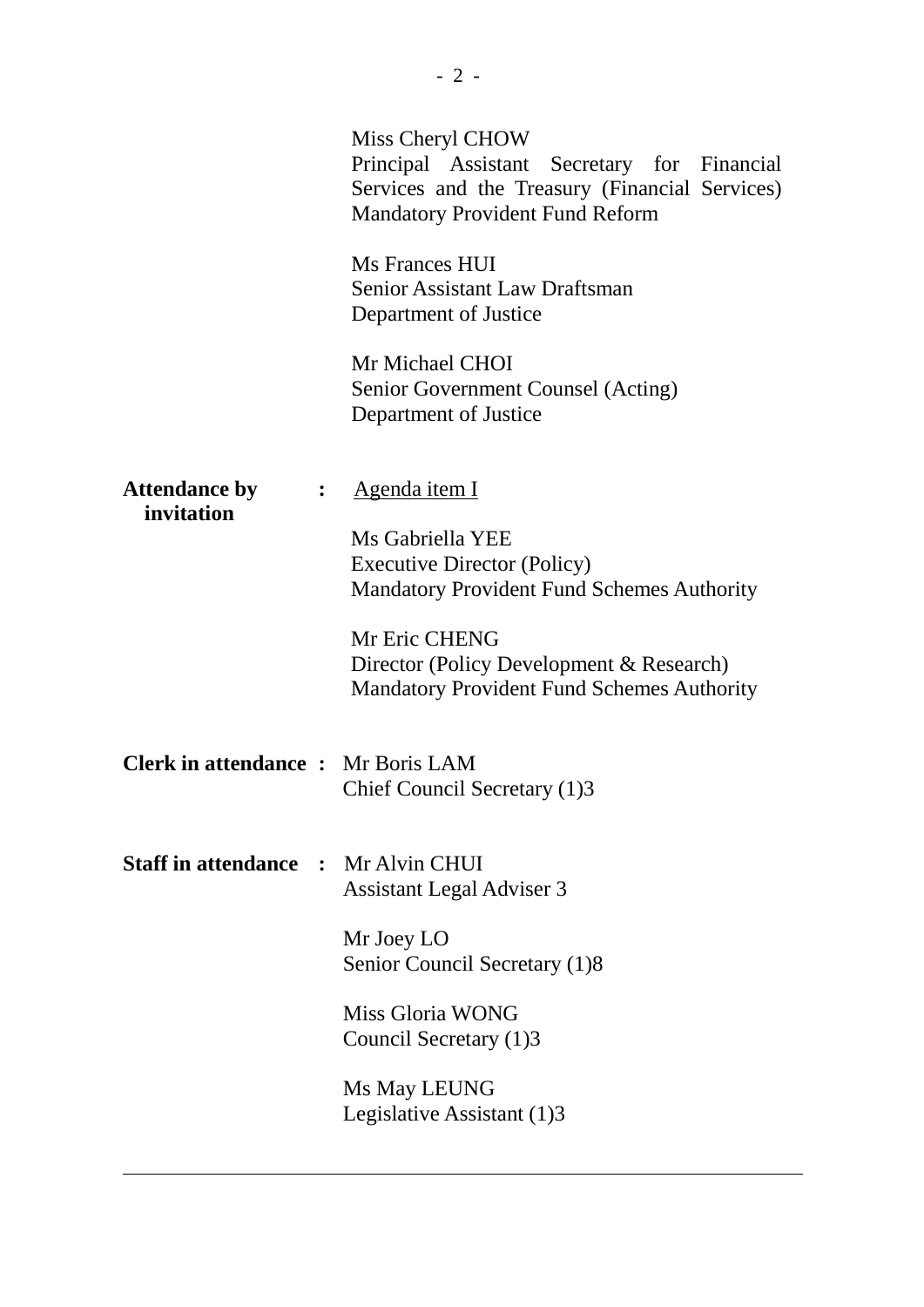| <b>Meeting with the Administration</b><br>Clause-by-clause examination of the Bill                                                           |                                                                                                                                                                         |
|----------------------------------------------------------------------------------------------------------------------------------------------|-------------------------------------------------------------------------------------------------------------------------------------------------------------------------|
| (LC Paper No. CB(3)773/20-21                                                                                                                 | -- The Bill                                                                                                                                                             |
|                                                                                                                                              |                                                                                                                                                                         |
| File Ref: $MPF/2/1/43C$                                                                                                                      | -- Legislative Council<br><b>Brief</b><br>issued by the Financial<br>Services and the Treasury<br><b>Bureau</b>                                                         |
| LC Paper No. $LS96/20-21$                                                                                                                    | -- Legal Service Division Report<br>on the Bill                                                                                                                         |
| LC Paper No. $CB(1)1158/20-21(01)$ -- Marked-up copy of<br>(Restricted to members only)                                                      | the<br>relevant provisions of the<br>Mandatory Provident Fund<br>Schemes Ordinance (Cap.<br>485) to be amended by the Bill<br>prepared by the Legal Service<br>Division |
| LC Paper No. $CB(1)1158/20-21(03)$ -- Assistant Legal Adviser's                                                                              | letter dated 21 July 2021 to the<br>Administration                                                                                                                      |
| LC Paper No. $CB(1)1158/20-21(04)$ -- Administration's reply                                                                                 | to<br>Assistant Legal Adviser's<br>letter dated 21 July 2021)                                                                                                           |
| Draft amendments to the Bill                                                                                                                 |                                                                                                                                                                         |
| $(LC$ Paper No. $CB(1)1283/20-21(01)$ -- Draft amendment proposed                                                                            | by Hon LUK Chung-hung                                                                                                                                                   |
| LC Paper No. $CB(1)1285/20-21(01)$ -- Draft amendments proposed<br>(tabled at the meeting and<br>subsequently issued on 3 September<br>2021) | by the Administration,<br>together with its response to<br>draft amendment<br>the<br>proposed by Hon LUK<br>Chung-hung                                                  |
| LC Paper No. $CB(1)1240/20-21(02)$ -- Summary table showing                                                                                  | amendments to be proposed<br>by the Administration to the<br>Bill)                                                                                                      |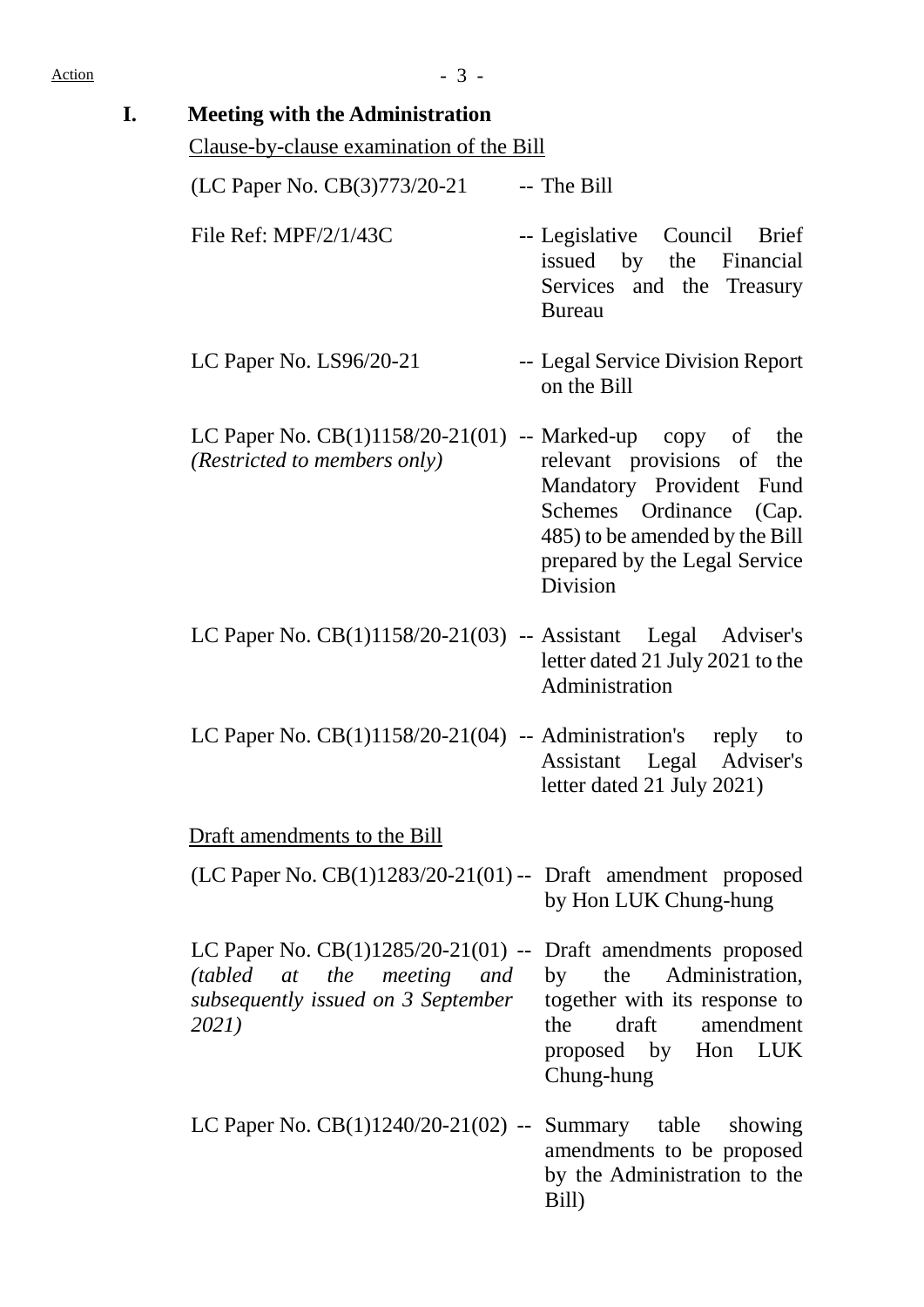The Bills Committee deliberated (Index of proceedings attached at **Annex**).

## Disclosure of pecuniary interest

2. The Chairman drew members' attention to Rule 83A of the Rules of Procedure of the Legislative Council which provided that members should not speak on a matter in which they had a direct or indirect pecuniary interest, except where they disclosed the nature of that interest.

3. Mr CHAN Chun-ying declared that BOCI-Prudential Trustee Limited under the group of companies he was working for was a Mandatory Provident Fund Trustee.

# **II. Any other business**

#### Legislative timetable

3. The Chairman said that the Bills Committee had completed the scrutiny of the Bill and raised no objection to the draft amendments to the Bill proposed by the Administration and Hon LUK Chung-hung respectively. The Bills Committee noted that the Administration would take on board Hon LUK Chung-hung's proposed amendment.

(*Post-meeting note*: The Administration informed the Secretariat that it intended to resume the Second Reading debate on the Bill at the Council meeting of 20 October 2021. Members were informed of the legislative timetable vide LC Paper No. CB(1)1300/20-21 on 7 September 2021 and noted that –

- the Chairman would report the deliberations of the Bills Committee at the House Committee meeting on 24 September 2021; and
- the deadline for giving notice to move amendments to the Bill, if any, was 9 October 2021.)
- 4. There being no other business, the meeting ended at 11:42 am.

Council Business Division 1 Legislative Council Secretariat 16 November 2021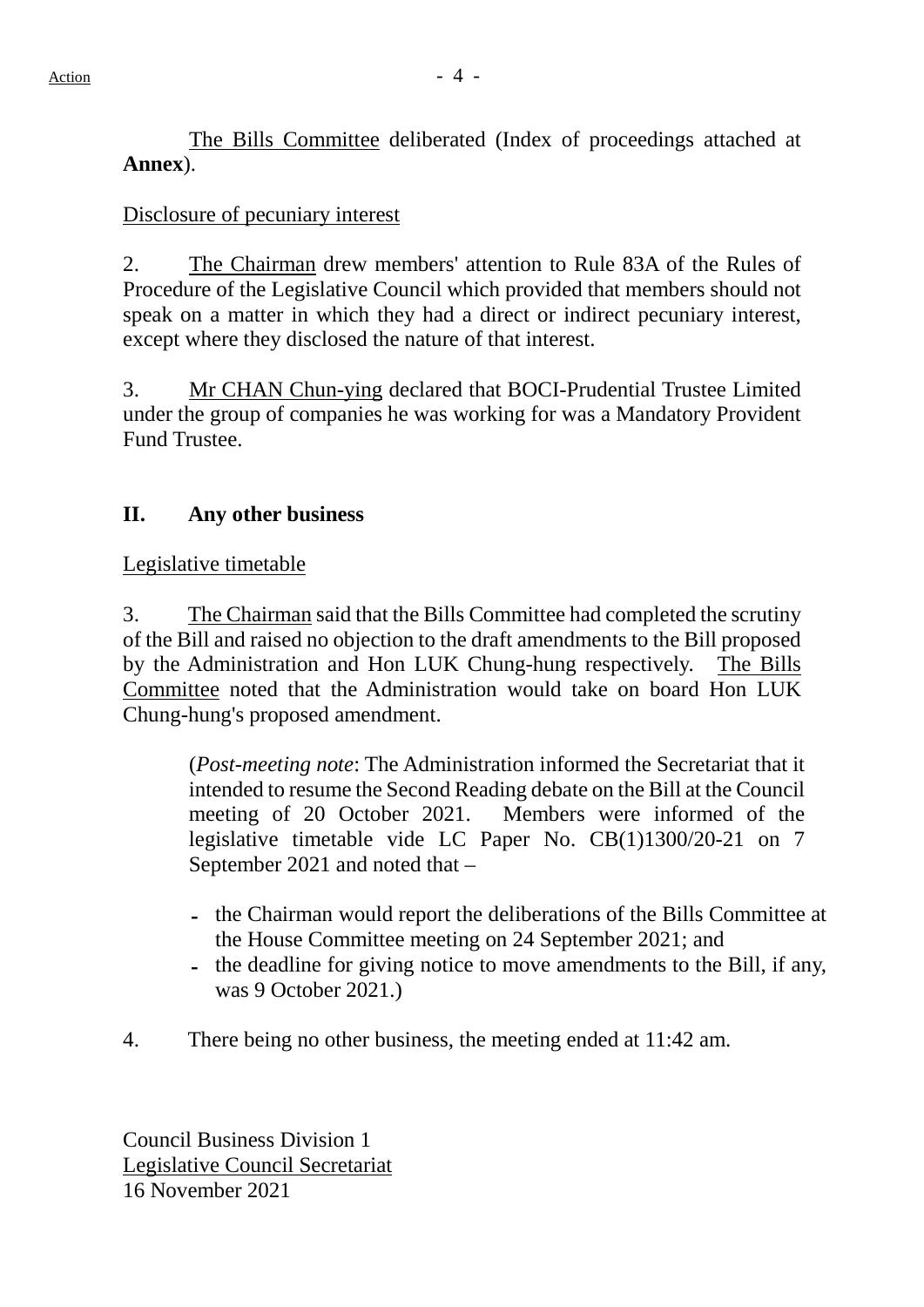#### **Proceedings of the third meeting of the Bills Committee on Mandatory Provident Fund Schemes (Amendment) Bill 2021 on Friday, 3 September 2021, at 11:00 am in Conference Room 3 of the Legislative Council Complex**

| <b>Time</b><br>marker | <b>Speaker</b>                                                                                                 | Subject(s)                                                                                                                                                                                                                                                                                                                                                                                                                                                                                                                                                                                                                                                                                                                                                                                                                                                                                                                                                                                                     | <b>Action</b><br>required |
|-----------------------|----------------------------------------------------------------------------------------------------------------|----------------------------------------------------------------------------------------------------------------------------------------------------------------------------------------------------------------------------------------------------------------------------------------------------------------------------------------------------------------------------------------------------------------------------------------------------------------------------------------------------------------------------------------------------------------------------------------------------------------------------------------------------------------------------------------------------------------------------------------------------------------------------------------------------------------------------------------------------------------------------------------------------------------------------------------------------------------------------------------------------------------|---------------------------|
| $000155 -$<br>000315  | Chairman                                                                                                       | Opening remarks and reminder on disclosure of<br>pecuniary interest in accordance with Rule 83A of<br>the Rules of Procedure of the Legislative Council<br>("LegCo").                                                                                                                                                                                                                                                                                                                                                                                                                                                                                                                                                                                                                                                                                                                                                                                                                                          |                           |
|                       | Clause-by-clause examination of the Bill<br>[The Bill (LC Paper No. CB(3)773/20-21)]<br>$CB(1)1240/20-21(02))$ | [Marked-up copy of the Bill prepared by the Legal Service Division (LC Paper No. CB(1)1158/20-21(01))]<br>[Summary table showing the amendments to be proposed by the Administration to the Bill (LC Paper No.                                                                                                                                                                                                                                                                                                                                                                                                                                                                                                                                                                                                                                                                                                                                                                                                 |                           |
| $000316 -$<br>000820  | Chairman<br>Administration                                                                                     | Clause 19 - Part 3B added<br>Subdivision $4$ - Approved Trustee's Duties in<br>relation to FER for Relevant Corresponding Period<br>of Constituent Fund<br><u>Section 19Z – Approved trustee's duty to determine</u><br>permitted percentage for constituent fund other than<br>capital preservation fund<br>Section 19ZA – Approved trustee's duty to pay<br>excess into relevant constituent fund<br>Subdivision $5$ – Powers of Authority to Determine<br>Relevant Rate of Administration Fee and Require<br>Approved Trustee to Determine FER for Specified<br>Period of Constituent Fund<br><u>Section 19ZB – Power of Authority to determine</u><br>relevant rate of administration fee for constituent<br>fund<br><u>Section 19ZC – Power of Authority to require</u><br>approved trustee to determine FER for specified<br>period of constituent fund<br>Subdivision $6$ - Authority's Duties to Publish<br>Specified Information and Fee Level Charged by<br>System Operator of Electronic MPF System |                           |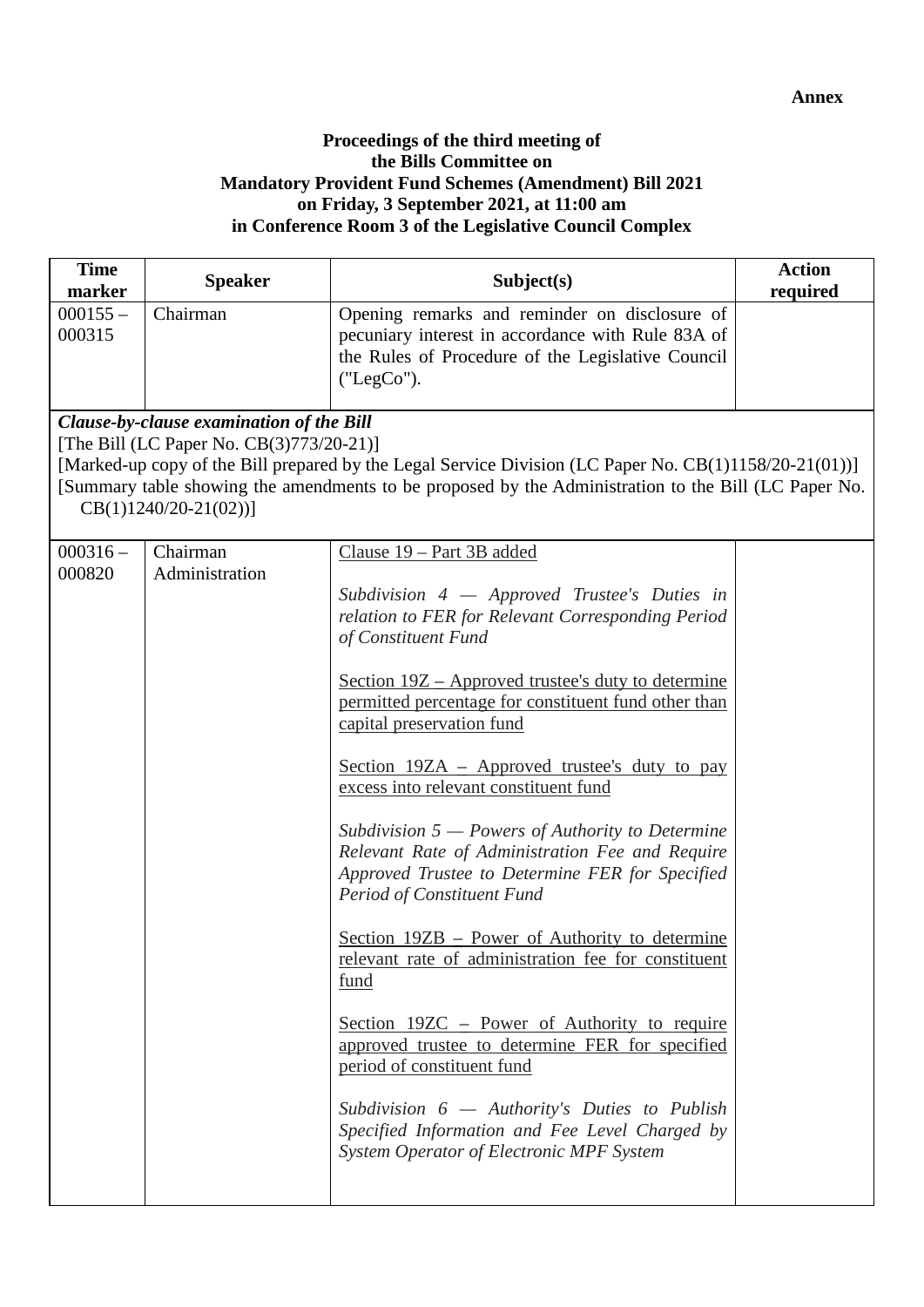| <b>Time</b><br>marker | <b>Speaker</b>             | Subject(s)                                                                                                                                                                                                                                                                                                                                              | <b>Action</b><br>required |
|-----------------------|----------------------------|---------------------------------------------------------------------------------------------------------------------------------------------------------------------------------------------------------------------------------------------------------------------------------------------------------------------------------------------------------|---------------------------|
|                       |                            | Section 19ZD – Authority's duties to publish<br>specified information and general fee level charged<br>by system operator                                                                                                                                                                                                                               |                           |
|                       |                            | Subdivision $7$ – Powers of Secretary                                                                                                                                                                                                                                                                                                                   |                           |
|                       |                            | Section 19ZE – Power of Secretary to appoint days<br>for purposes of section 19U, 19Y and 19Z                                                                                                                                                                                                                                                           |                           |
|                       |                            | Section 19ZF – Power of Secretary to amend<br>Schedules                                                                                                                                                                                                                                                                                                 |                           |
|                       |                            | $Division 8 - Miscellaneous Provisions$                                                                                                                                                                                                                                                                                                                 |                           |
|                       |                            | Section $19ZG - System operator$ to provide<br>administrative support to Authority                                                                                                                                                                                                                                                                      |                           |
|                       |                            | Section 19ZH – Mandatory use of electronic MPF<br>system etc. does not prevent approved trustees from<br>seeking remedies from system operator                                                                                                                                                                                                          |                           |
|                       |                            | Members raised no query.                                                                                                                                                                                                                                                                                                                                |                           |
| $000821 -$<br>000840  | Chairman<br>Administration | The Administration briefed the Bills Committee that<br>clauses 20 to 32 had been presented and examined at<br>the second meeting when the proposed technical and<br>consequential amendments to the Bill relating<br>mainly to the streamlined work flow following the<br>implementation of the eMPF Platform were<br>introduced by the Administration. |                           |
| $000841 -$<br>001130  | Chairman<br>Mr CHUNG Kwok- | Clause $33$ – Section 41 amended (persons not to<br>disclose certain information)                                                                                                                                                                                                                                                                       |                           |
|                       | pan<br>Administration      | Clause 34 – Sections 41A and 41B added<br>$41A$ – Supplementary provisions to section $41-$<br>disclosure by system operator to approved trustees                                                                                                                                                                                                       |                           |
|                       |                            | $41B$ – Supplementary provisions to section $41-$<br>disclosure by persons other than Authority                                                                                                                                                                                                                                                         |                           |
|                       |                            | Clause $35$ – Section 42 amended (Authority may<br>disclose certain information despite section 41)                                                                                                                                                                                                                                                     |                           |
|                       |                            | Clause 36 – Section 42AA amended (specified entity<br>may disclose information obtained under Part 4A<br>despite section 41)                                                                                                                                                                                                                            |                           |
|                       |                            |                                                                                                                                                                                                                                                                                                                                                         |                           |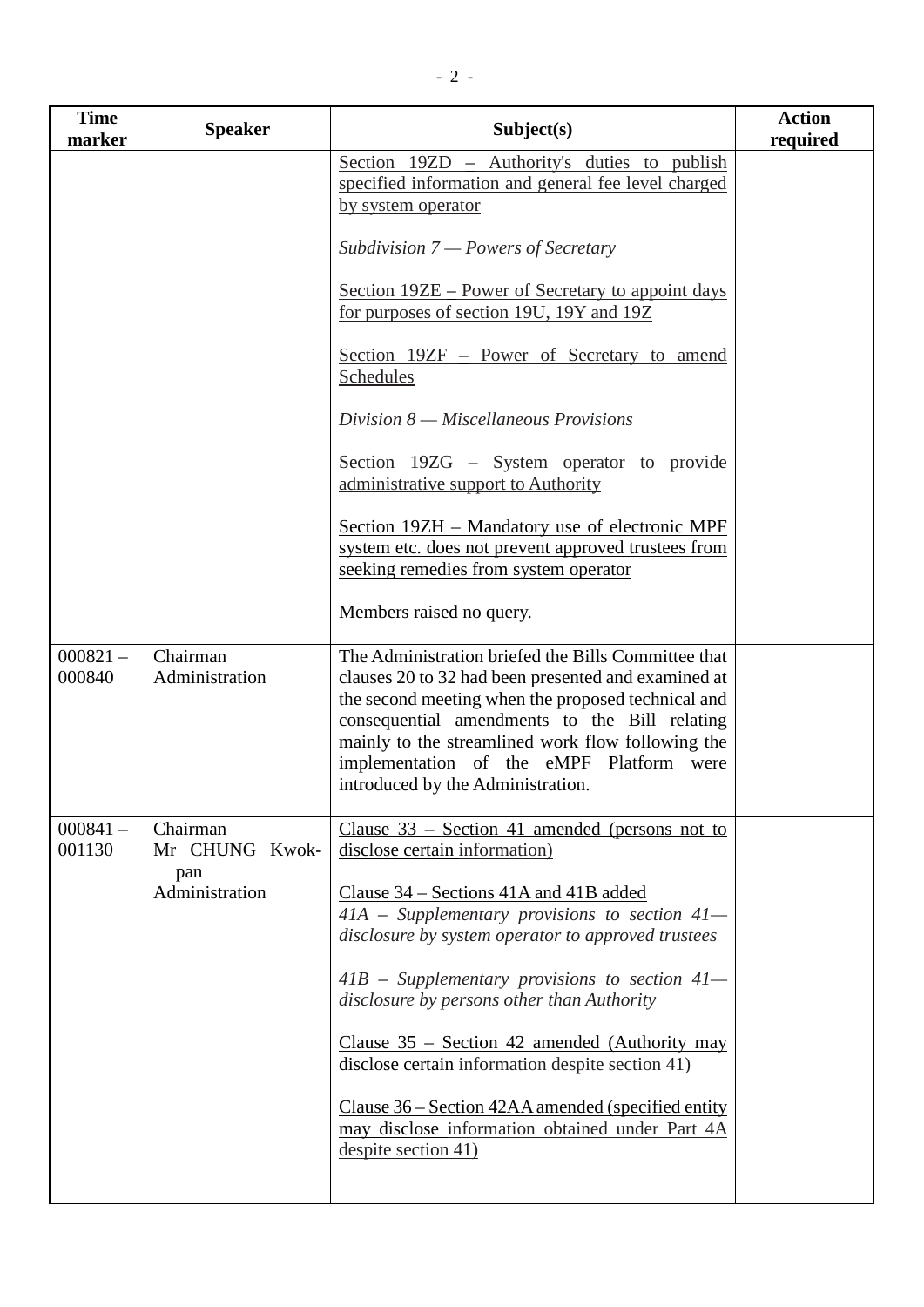| <b>Time</b><br>marker | <b>Speaker</b>                    | Subject(s)                                                                                                                                                                                                                                                                                                                                                           | <b>Action</b><br>required |
|-----------------------|-----------------------------------|----------------------------------------------------------------------------------------------------------------------------------------------------------------------------------------------------------------------------------------------------------------------------------------------------------------------------------------------------------------------|---------------------------|
|                       |                                   | Clause 37 – Section 42AAB amended (administrator<br>under Occupational Retirement Schemes Ordinance<br>or approved trustee may disclose certain information<br>despite section 41)                                                                                                                                                                                   |                           |
|                       |                                   | Clause $38$ – Section 42B amended (immunity)                                                                                                                                                                                                                                                                                                                         |                           |
|                       |                                   | Clause $39$ – Section 43 amended (offence for<br>unapproved person to carry on business as approved<br>trustee, etc.)                                                                                                                                                                                                                                                |                           |
|                       |                                   | Clause $40$ – Section $43BA$ amended (court may<br>make certain orders in proceedings for offences<br>under section 43B)                                                                                                                                                                                                                                             |                           |
|                       |                                   | Clause $41$ – Section $43E$ amended (offence to make<br>false or misleading statement)                                                                                                                                                                                                                                                                               |                           |
|                       |                                   | Clause 42 – Section 44B added                                                                                                                                                                                                                                                                                                                                        |                           |
|                       |                                   | $44B$ – Defence for offence under section $43A(1)$ or<br>(3)                                                                                                                                                                                                                                                                                                         |                           |
|                       |                                   | Clause $43$ – Section 45B amended (Authority may<br>serve notice requiring payment of financial penalty<br>in certain cases)                                                                                                                                                                                                                                         |                           |
|                       |                                   | Clause 44 – Section 48 amended (amendment of<br>Schedules)                                                                                                                                                                                                                                                                                                           |                           |
|                       |                                   | Clause 45 – Section 50 added<br>50 – Transitional provisions for 2021 Amendment<br>Ordinance                                                                                                                                                                                                                                                                         |                           |
|                       |                                   | Clause $46$ – Schedule 1A amended (provisions<br><u>relating to Authority)</u>                                                                                                                                                                                                                                                                                       |                           |
|                       |                                   | Members raised no query.                                                                                                                                                                                                                                                                                                                                             |                           |
| $001131 -$<br>001215  | Chairman<br>Mr CHUNG Kwok-<br>pan | Clause $47$ – Schedule 11 amended (percentage<br>specified for purposes of section $34DD(4)$                                                                                                                                                                                                                                                                         |                           |
|                       | Administration                    | In response to Mr CHUNG Kwok-pan's enquiry, the<br>Administration advised that the statutory cap on out-<br>of-pocket expenses in relation to the Default<br>Investment Strategy ("DIS") constituent funds<br>would be lowered from the existing $0.2\%$ to $0.1\%$<br>per annum of the net asset value ("NAV").<br>Coupled with the statutory management fee cap of |                           |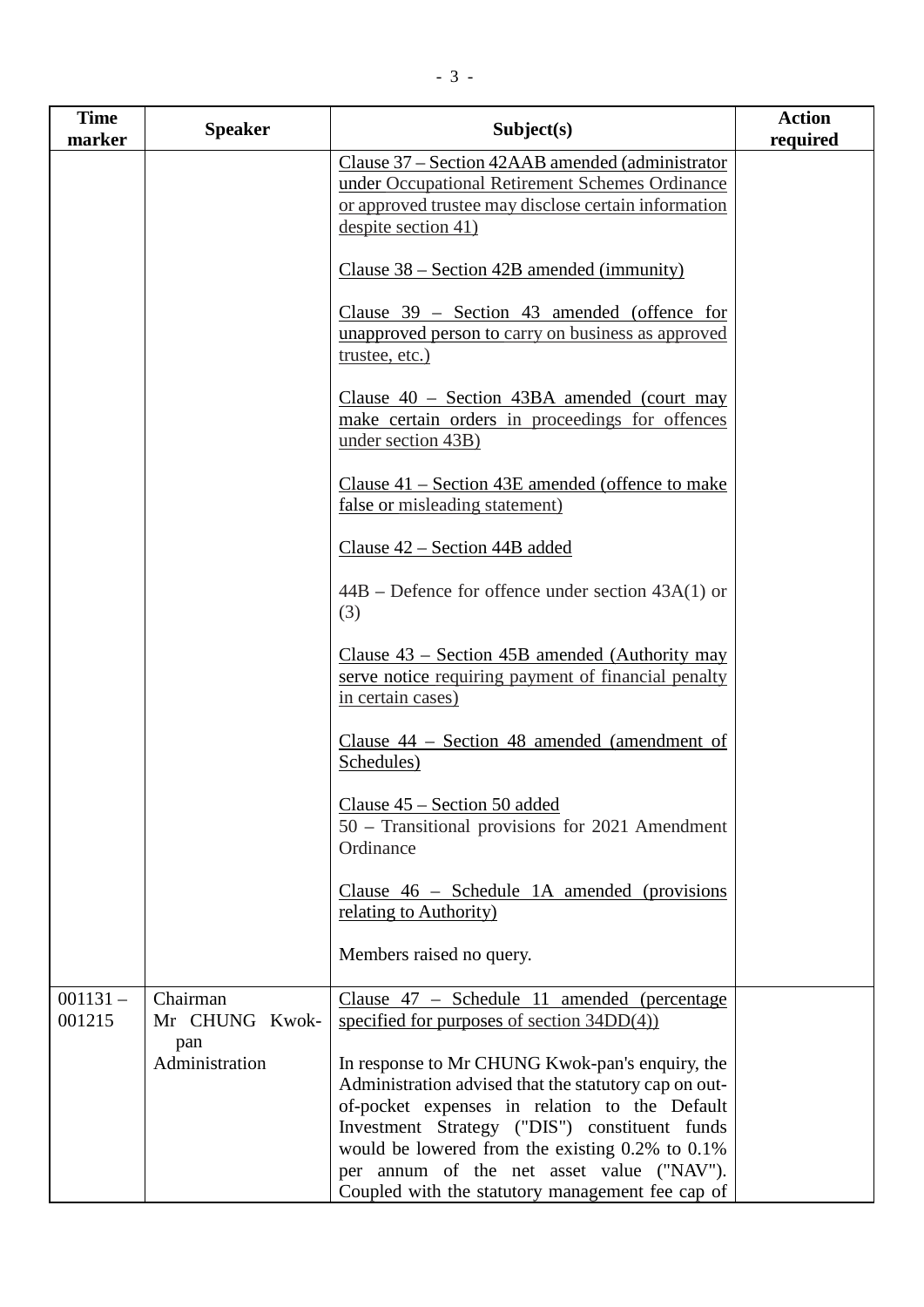| <b>Time</b><br>marker | <b>Speaker</b>             | Subject(s)                                                                                                                                                                                                                                                                                                                                                                                                                                                  | <b>Action</b><br>required |
|-----------------------|----------------------------|-------------------------------------------------------------------------------------------------------------------------------------------------------------------------------------------------------------------------------------------------------------------------------------------------------------------------------------------------------------------------------------------------------------------------------------------------------------|---------------------------|
|                       |                            | 0.75% per annum of NAV of the DIS constituent<br>funds, the aggregate ceiling of the total fees payable<br>under the DIS constituent funds would be 0.85% per<br>annum of NAV upon onboarding of the relevant<br>schemes of the DIS constituent funds to the<br>electronic Mandatory Provident Fund ("MPF")<br>System.                                                                                                                                      |                           |
| $001216 -$<br>001315  | Chairman<br>Administration | The Administration briefed the Bills Committee that<br>clause 48 had been presented and examined at the<br>second meeting when the proposed technical and<br>consequential amendments to the Bill relating<br>mainly to the streamlined workflow following the<br>implementation of the eMPF Platform were<br>introduced by the Administration.<br>Schedule 17 - Transitional Provisions for 2021<br><b>Amendment Ordinance</b><br>Members raised no query. |                           |
| $001316 -$<br>001725  | Chairman<br>Administration | Part 3 - Amendments to Mandatory Provident<br><b>Fund Schemes (General) Regulation</b><br>(Cap. 485 sub. leg. A)                                                                                                                                                                                                                                                                                                                                            |                           |
|                       |                            | <u>Clause 49 – Section 2 amended (interpretation)</u>                                                                                                                                                                                                                                                                                                                                                                                                       |                           |
|                       |                            | Clause $50$ – Section 31 amended (non-refusal of<br>scheme applicants and notice of participation)                                                                                                                                                                                                                                                                                                                                                          |                           |
|                       |                            | Clause 51 – Section 34 amended (no fees etc. for<br>transfer of accrued benefits other than necessary<br>transaction costs)                                                                                                                                                                                                                                                                                                                                 |                           |
|                       |                            | Clause $52$ – Section 39 amended (control objectives<br>and internal control procedures to be maintained for<br>each registered scheme)                                                                                                                                                                                                                                                                                                                     |                           |
|                       |                            | <u>Clause 53 – Section 54 amended (approved trustee</u><br>to provide information to scheme members)                                                                                                                                                                                                                                                                                                                                                        |                           |
|                       |                            | Clause $54$ – Section 56 amended (approved trustee<br>to provide scheme members with annual benefit<br>statements)                                                                                                                                                                                                                                                                                                                                          |                           |
|                       |                            | <u>Clause 55 – Section 56A repealed (approved trustee</u><br>to provide scheme members with tax deductible<br>voluntary contributions summaries with respect to<br>TVC accounts)                                                                                                                                                                                                                                                                            |                           |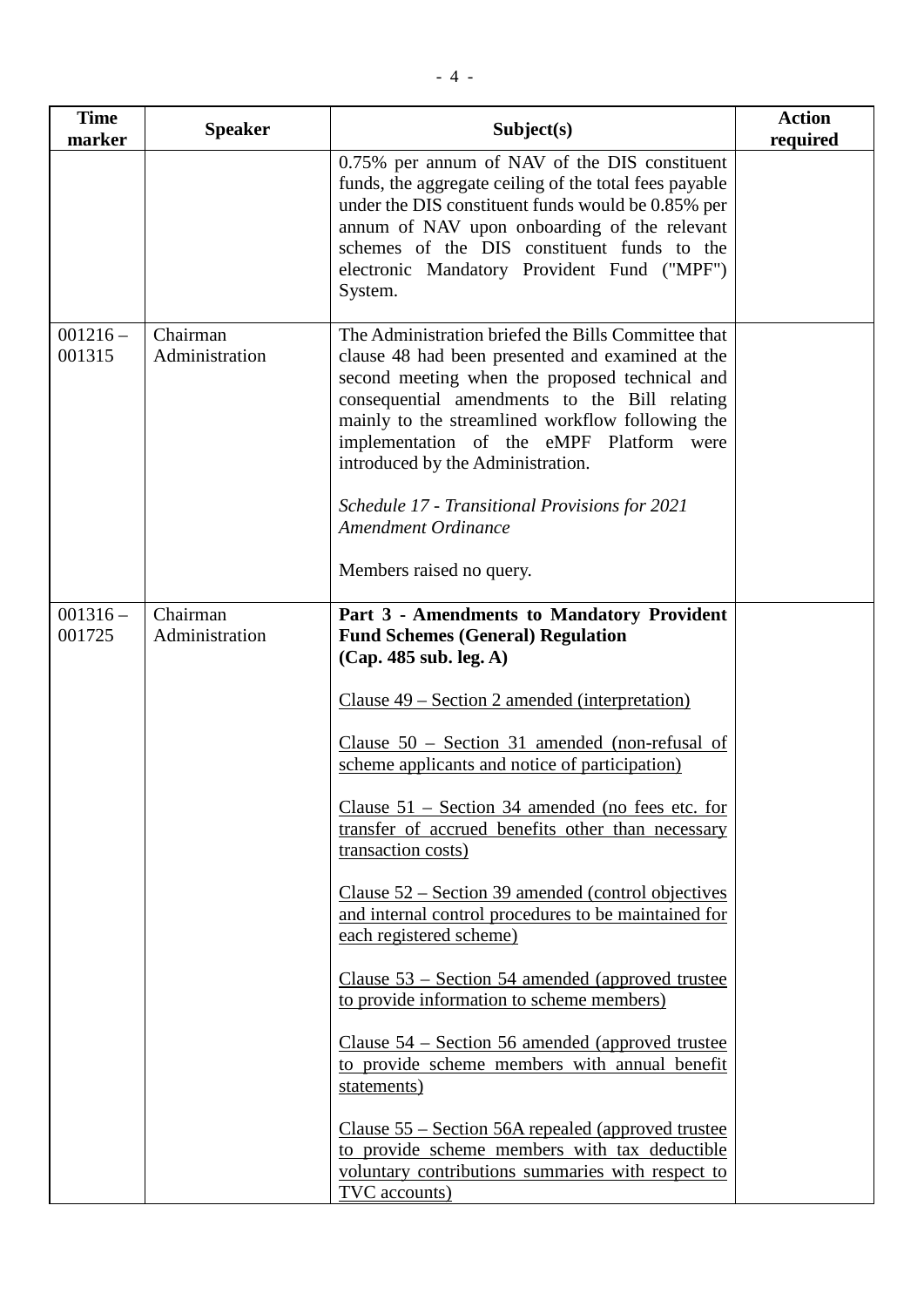| <b>Time</b><br>marker | <b>Speaker</b> | Subject(s)                                                                                                                                               | <b>Action</b><br>required |
|-----------------------|----------------|----------------------------------------------------------------------------------------------------------------------------------------------------------|---------------------------|
|                       |                | Clause 56 – Section 58 amended (approved trustee<br>to inform scheme members etc. of changes of<br>business particulars)                                 |                           |
|                       |                | Clause $57$ – Section 59 amended (approved trustee<br>to inform scheme members etc. of requirements<br>relating to voluntary contributions)              |                           |
|                       |                | Clause $58$ – Section 66 amended (approved trustee<br>permitted to deduct from scheme members' accounts<br>amount in respect of administrative expenses) |                           |
|                       |                | Clause 59 – Section 75 amended (service providers)<br>to report certain matters to Authority)                                                            |                           |
|                       |                | Clause $60$ – Section 102 amended (auditor to report<br>on financial statements etc.)                                                                    |                           |
|                       |                | Clause $61$ – Section 103 amended (auditor to report<br>certain matters to Authority)                                                                    |                           |
|                       |                | Clause $62$ – Section 105 amended (access of auditor<br>to scheme records)                                                                               |                           |
|                       |                | Clause $63$ – Section 110 amended (requirements in<br>section 22A of the Ordinance)                                                                      |                           |
|                       |                | Clause $64$ – Section 117 amended (approved trustee<br>to lodge monthly return with Authority)                                                           |                           |
|                       |                | Clause $65$ – Section 122 amended (participating<br>employer to calculate relevant income and pay<br>mandatory contributions)                            |                           |
|                       |                | Clause $66$ – Section 125 amended (ascertaining and<br>reporting of relevant income and<br>basis of<br>contribution of self-employed person)             |                           |
|                       |                | Clause 67 – Section 128 amended (relevant income<br>of self-employed person who does not produce<br>evidence of that income)                             |                           |
|                       |                | Clause $68 -$ Section 130 amended (net loss sustained<br>in respect of self-employed person's business)                                                  |                           |
|                       |                | Clause $69$ – Section 131 amended (contribution<br>period and contribution day in respect of self-<br>employed person)                                   |                           |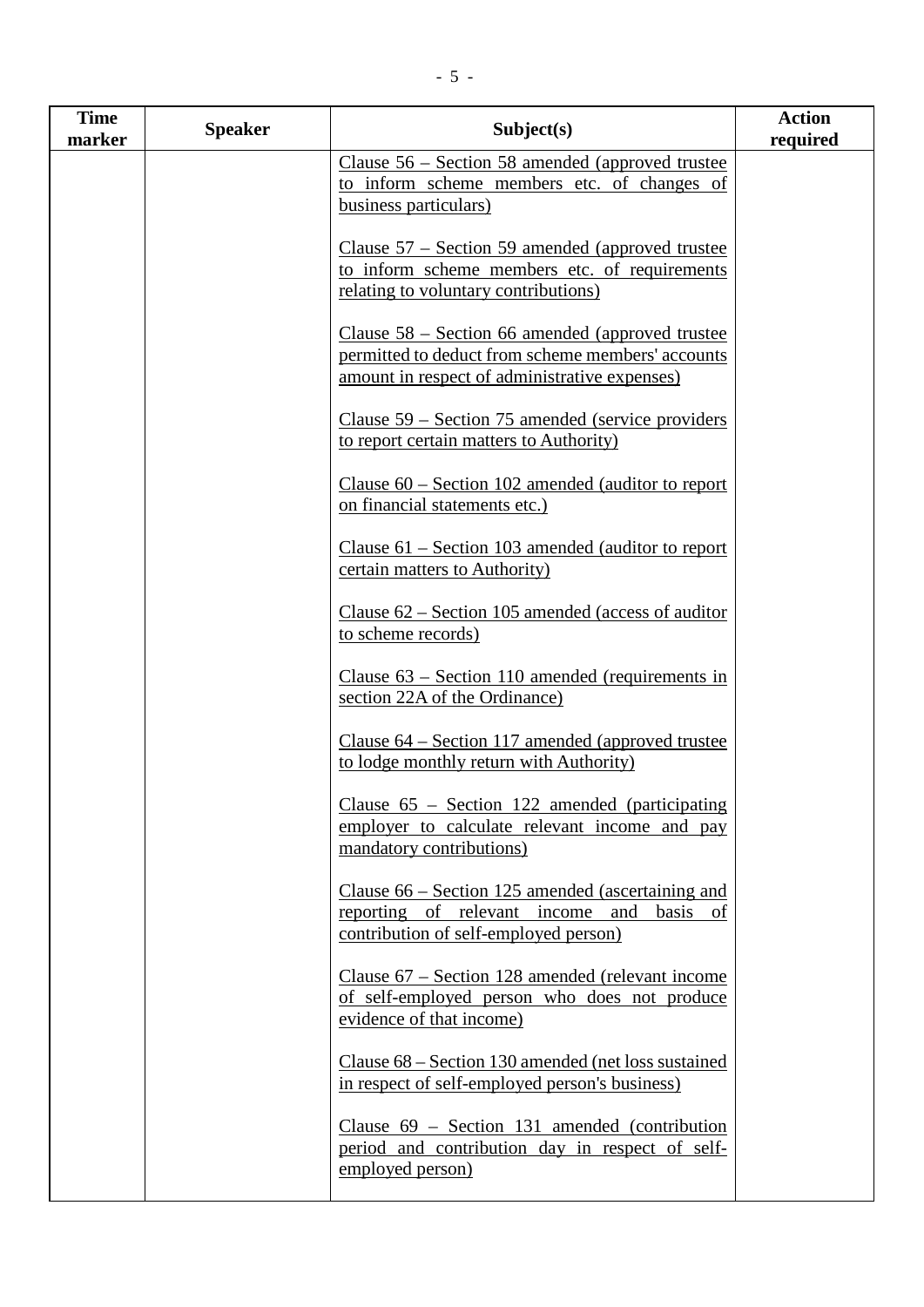| <b>Time</b><br>marker | <b>Speaker</b> | Subject(s)                                                                                                                                                   | <b>Action</b><br>required |
|-----------------------|----------------|--------------------------------------------------------------------------------------------------------------------------------------------------------------|---------------------------|
|                       |                | Clause $70$ – Section 132 repealed (approved trustee<br>to check calculations of mandatory contributions)                                                    |                           |
|                       |                | Clause $71$ – Section 135 repealed (approved trustee<br>to inform Authority of failure to pay mandatory<br>contribution)                                     |                           |
|                       |                | Clause $72$ – Section 136 amended (Authority to give<br>notice to defaulter and approved trustee to inform<br>Authority of non-payment)                      |                           |
|                       |                | Clause 73 – Sections 137 and 138 repealed                                                                                                                    |                           |
|                       |                | Clause $74$ – Section 142 amended (self-employed<br>person to notify trustee of change of particulars)                                                       |                           |
|                       |                | Clause $75$ – Section 143 amended (participating<br>employer to notify trustee of certain information)                                                       |                           |
|                       |                | Clause 76 – Section 143A added                                                                                                                               |                           |
|                       |                | 143A – Participating employer to give certain<br>document or information to employee                                                                         |                           |
|                       |                | Clause 77 – Section 145A added                                                                                                                               |                           |
|                       |                | 145A – Disposal of unclaimed benefits in employer<br>sponsored scheme                                                                                        |                           |
|                       |                | Clause $78$ – Section 152 repealed (approved trustee)<br>to notify scheme member of member's options of<br>transfer)                                         |                           |
|                       |                | Clause 79 – Section 153 amended (duty of approved<br>trustee on being notified of election)                                                                  |                           |
|                       |                | Clause 80 – Sections 154 and 155 repealed                                                                                                                    |                           |
|                       |                | Clause $81$ – Section 156 repealed (accrued benefits<br>not to be transferred if contributions or contribution<br>surcharges outstanding)                    |                           |
|                       |                | Clause 82 – Section 157 amended (accrued benefits,<br>etc. not to be transferred if scheme accounts are<br>being audited or if scheme is being investigated) |                           |
|                       |                | Clause $83$ – Section 157A repealed (transfer of<br>outstanding sums received by transferor trustees)                                                        |                           |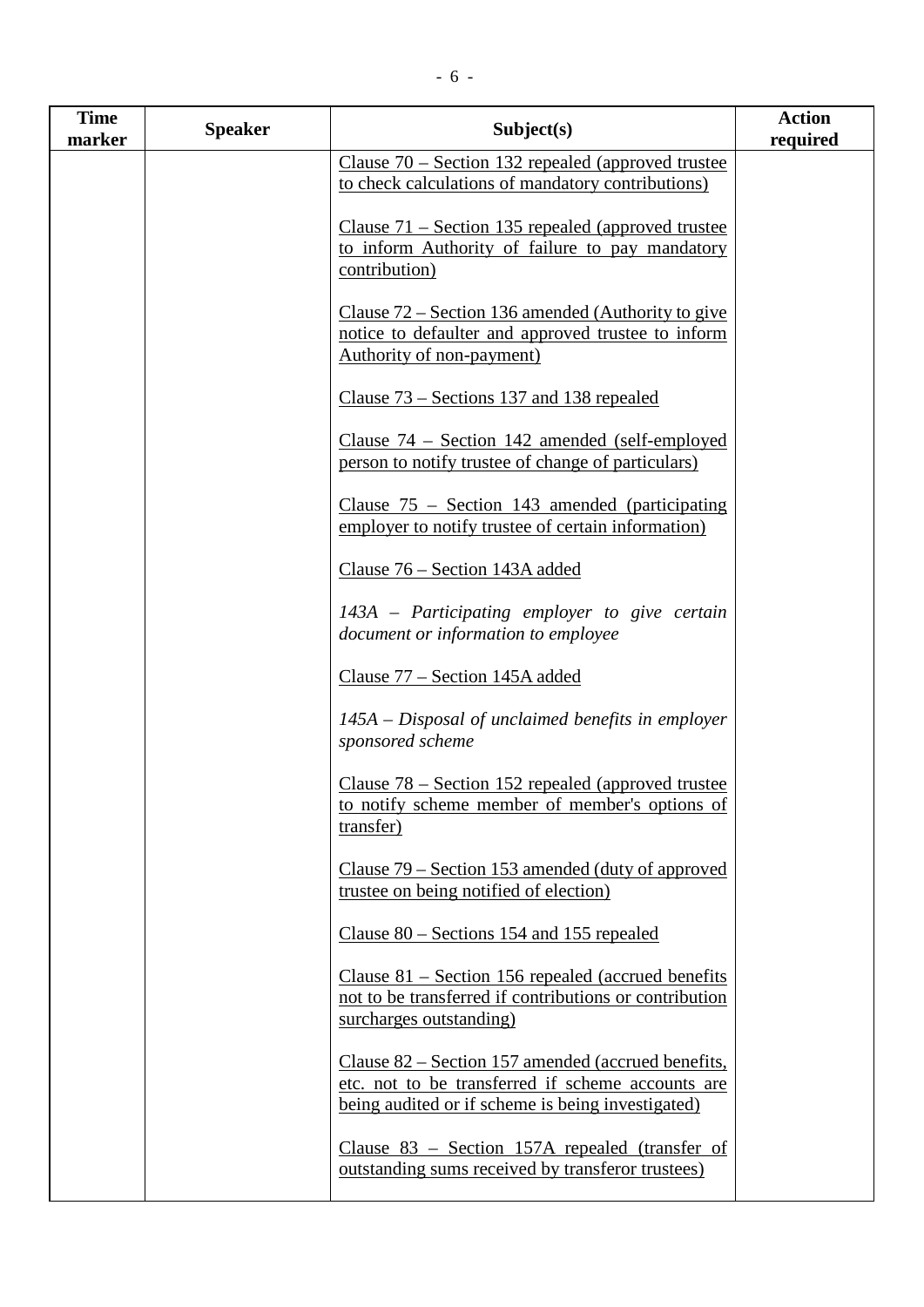| <b>Time</b><br>marker | <b>Speaker</b> | Subject(s)                                                                                                                                                                                     | <b>Action</b><br>required |
|-----------------------|----------------|------------------------------------------------------------------------------------------------------------------------------------------------------------------------------------------------|---------------------------|
|                       |                | Clause $84$ – Section 157B repealed (register of<br>members of registered schemes who have<br>established and maintained personal accounts within<br>master trust schemes or industry schemes) |                           |
|                       |                | Clause $85$ – Section 159 amended (claim for<br>payment on attaining retirement age)                                                                                                           |                           |
|                       |                | Clause $86$ – Section 160 amended (claim for<br>payment on attaining early retirement age)                                                                                                     |                           |
|                       |                | Clause 87 - Section 161 amended (claim for<br>payment on death)                                                                                                                                |                           |
|                       |                | Clause $88$ – Section 163 amended (claim for<br>payment on ground of permanent departure from<br>Hong Kong)                                                                                    |                           |
|                       |                | Clause 89 – Section 167 amended (accrued benefits,<br>etc. not to be paid if scheme accounts are being<br>audited or if scheme is being investigated)                                          |                           |
|                       |                | Clause 90 – Section 169A added<br>169A – Treatment of accrued benefits that are<br>unclaimed or that have not been paid                                                                        |                           |
|                       |                | Clause $91$ – Part 13, Division 2 heading repealed<br>(unclaimed benefits)                                                                                                                     |                           |
|                       |                | Clause $92$ – Sections repealed                                                                                                                                                                |                           |
|                       |                | Clause $93$ – Section 172C repealed (register of<br>scheme members who have unclaimed benefits to be<br>kept)                                                                                  |                           |
|                       |                | Clause $94$ – Section 173 repealed (disposal of<br>unclaimed benefits in employer sponsored scheme)                                                                                            |                           |
|                       |                | Clause $95$ – Section 174 repealed (treatment of<br>unclaimed benefits in master trust scheme or<br>industry scheme)                                                                           |                           |
|                       |                | Clause 96 – Section 175 amended (offences)                                                                                                                                                     |                           |
|                       |                | Clause 97 – Section 203A added                                                                                                                                                                 |                           |
|                       |                | $203A$ – Defence for offence relating to section 78,<br>$164(2)$ or (4), $164A(3)$ , $165(3)$ , $167$ or $169$                                                                                 |                           |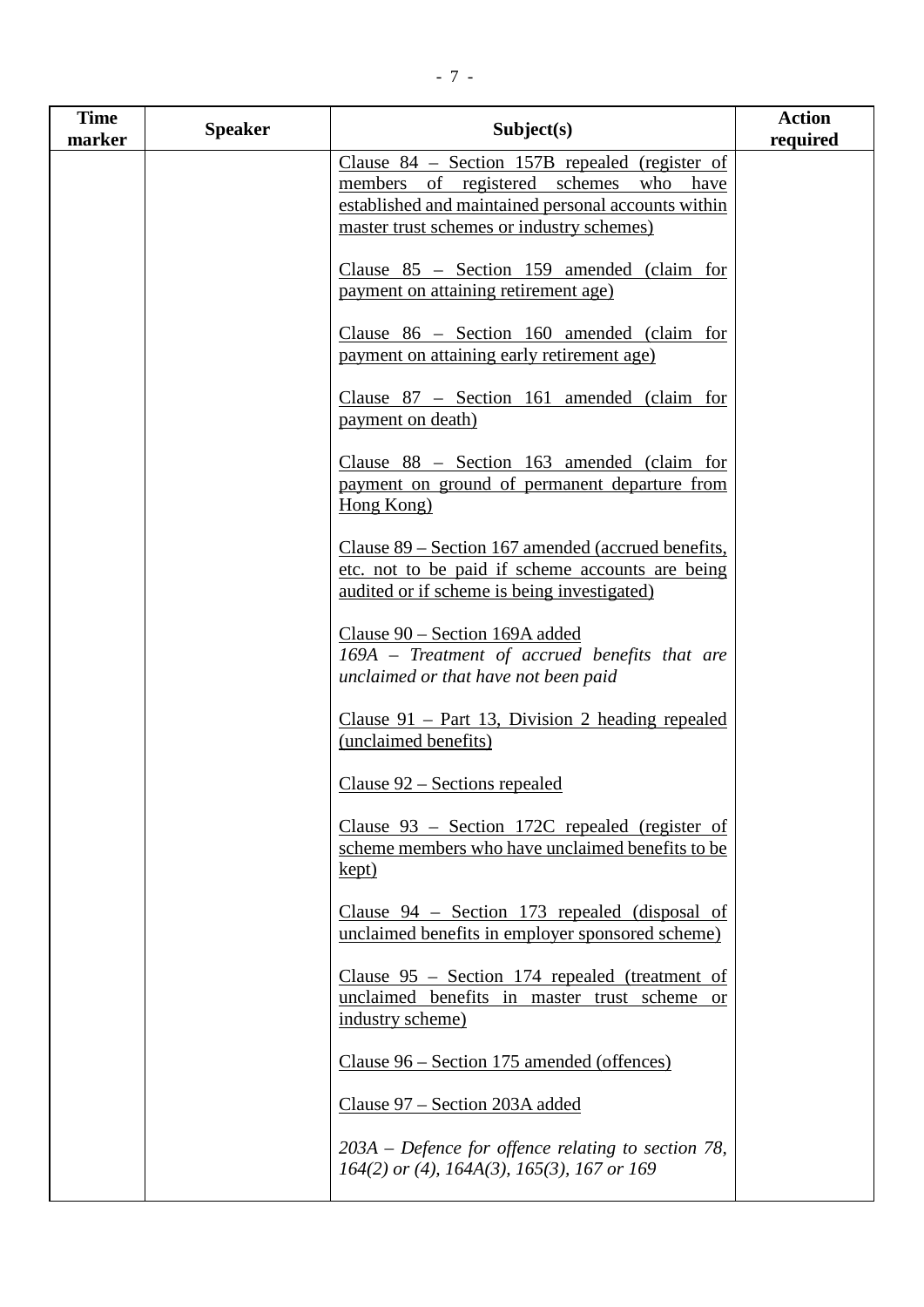| <b>Time</b><br>marker | <b>Speaker</b>             | Subject(s)                                                                                                                                                                               | <b>Action</b><br>required |
|-----------------------|----------------------------|------------------------------------------------------------------------------------------------------------------------------------------------------------------------------------------|---------------------------|
|                       |                            | Clause 98 – Section 206 amended (how notices etc.<br>are to be given for purposes of the Ordinance)                                                                                      |                           |
|                       |                            | <u>Clause 99 – Section 206A repealed (how documents</u><br>are to be served for purposes of section 153(1) or<br>154(2A)(b)                                                              |                           |
|                       |                            | Clause 100 - Section 208 added<br>208 – Transitional provisions for 2021 Amendment<br>Ordinance                                                                                          |                           |
|                       |                            | Clause 101 – Schedule 4 amended (financial<br><u>penalties)</u>                                                                                                                          |                           |
|                       |                            | Clause 102 – Schedule 5 added                                                                                                                                                            |                           |
|                       |                            | Schedule $5$ – Transitional Provisions for 2021<br><b>Amendment Ordinance</b>                                                                                                            |                           |
|                       |                            | Members raised no query                                                                                                                                                                  |                           |
| $001726 -$<br>002015  | Chairman<br>Administration | Part 4 - Related Amendments to Occupational<br><b>Retirement Schemes</b><br>Ordinance and other<br><b>Subsidiary Legislation of Mandatory Provident</b><br><b>Fund Schemes Ordinance</b> |                           |
|                       |                            | Division 1 - Occupational Retirement Schemes<br>Ordinance (Cap. 426)                                                                                                                     |                           |
|                       |                            | Clause $103$ – Section 77 amended (preservation of<br>secrecy)                                                                                                                           |                           |
|                       |                            | Clause 104 – Section 78B added<br>78B – Disclosure for purposes of section 50B or 50C<br>of Inland Revenue Ordinance                                                                     |                           |
|                       |                            | Division 2 – Mandatory Provident Fund Schemes<br>(Fees) Regulation (Cap. 485 sub. leg. $C$ )                                                                                             |                           |
|                       |                            | Clause 105 – Schedule 2 amended (fees prescribed<br>for the purposes of the Mandatory Provident Fund<br>Schemes (General) Regulation (Cap. 485 sub. leg.<br>$\Delta$ )                   |                           |
|                       |                            | Division $3$ — Mandatory Provident Fund Schemes<br>(Specification of Permitted Periods) Notice (Cap.<br>485 sub. leg. $F$ )                                                              |                           |
|                       |                            | Clause $106$ – Section 1 amended (permitted period                                                                                                                                       |                           |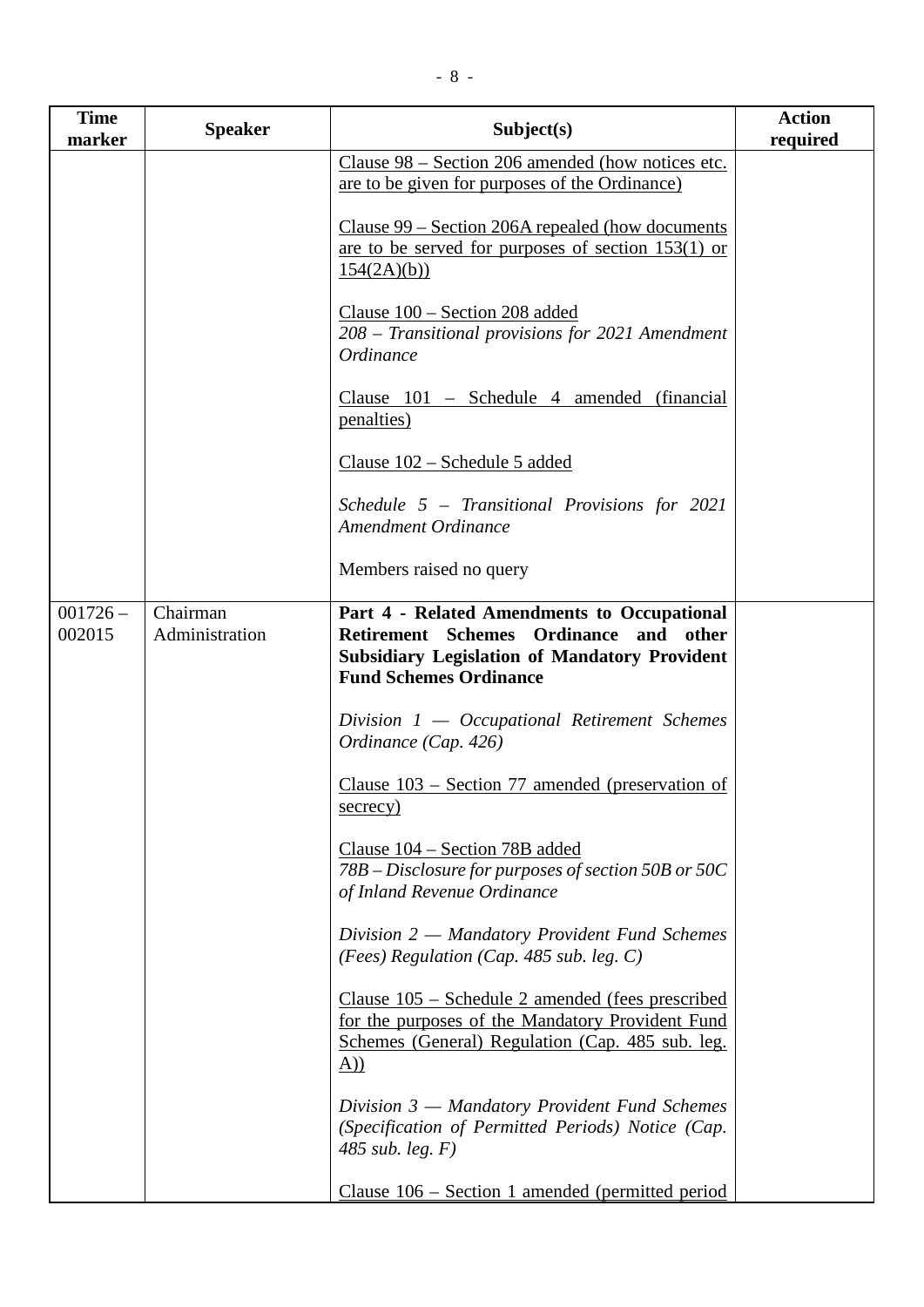| <b>Time</b><br>marker | <b>Speaker</b>                                              | Subject(s)                                                                                                                                                                                                                                                                                            | <b>Action</b><br>required |
|-----------------------|-------------------------------------------------------------|-------------------------------------------------------------------------------------------------------------------------------------------------------------------------------------------------------------------------------------------------------------------------------------------------------|---------------------------|
|                       |                                                             | specified for purposes of section 7 of Ordinance)<br>Clause $107$ – Section 2 amended (permitted period<br>specified for purposes of section 7C of Ordinance)                                                                                                                                         |                           |
|                       |                                                             | Division 4 - Mandatory Provident Fund Schemes<br>(Compensation Claims) Rules (Cap. 485 sub. leg. H)                                                                                                                                                                                                   |                           |
|                       |                                                             | Clause $108$ – Rule 4 amended (requirements as to<br>making of section 17B applications)                                                                                                                                                                                                              |                           |
|                       |                                                             | Division 5 – Mandatory Provident Fund Schemes<br>(Winding Up) Rules (Cap. 485 sub. leg. $I$ )                                                                                                                                                                                                         |                           |
|                       |                                                             | Clause $109$ – Rule 4 amended (requirements as to<br>making of winding up applications)                                                                                                                                                                                                               |                           |
|                       |                                                             | Members raised no query.                                                                                                                                                                                                                                                                              |                           |
| $002016 -$<br>002102  | Chairman<br>Mr CHAN Kin-por<br>Mr CHAN Chun-ying            | Disclosure of pecuniary interest                                                                                                                                                                                                                                                                      |                           |
| $002103 -$<br>002140  | Chairman<br><b>Assistant Legal</b><br>Adviser 3<br>("ALA3") | ALA3 said that there was no discrepancy between<br>the Chinese and English versions of the Bill which<br>were in order from the drafting point of view.                                                                                                                                               |                           |
| $002141 -$<br>002900  | Chairman<br>Administration                                  | Briefing by the Administration on its proposed<br>amendments to the Bill<br>(Annex to LC Paper No. CB(1)1285/20-21(01))                                                                                                                                                                               |                           |
|                       |                                                             | The Bills Committee raised no objection to the<br>proposed amendments which were mainly technical<br>and consequential in nature and sought to clarify the<br>policy intent of certain provisions.                                                                                                    |                           |
| $002901 -$<br>003737  | Chairman<br>Mr LUK Chung-hung<br>Administration             | Briefing by Mr LUK Chung-hung on his proposed<br>amendment to the Bill<br>(LC Paper No. CB(1)1283/20-21(01))                                                                                                                                                                                          |                           |
|                       |                                                             | Mr LUK said that his proposed amendment aimed to<br>encourage competition in the MPF market and lower<br>fees by enhancing the transparency of the MPF<br>System, particularly through the provision of more<br>information on fees and return on investment, etc.,<br>by trustees to scheme members. |                           |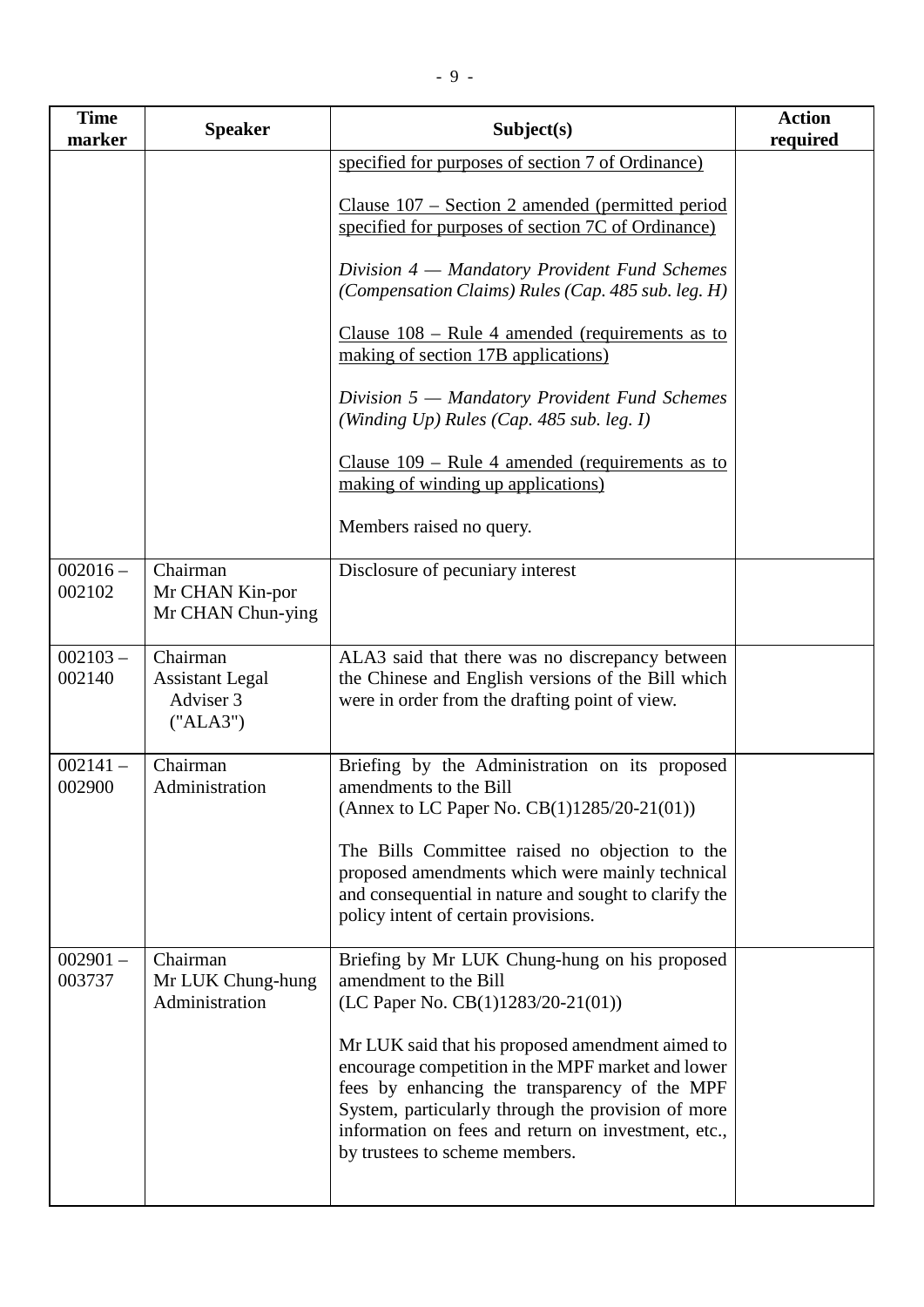| <b>Time</b> | <b>Speaker</b> | Subject(s)                                                                                                                                                                                                                                                                                                                                                                                                                                                                                                                                                                                                                                                                                                                                                                                                                                                                                                                                                                                               | <b>Action</b> |
|-------------|----------------|----------------------------------------------------------------------------------------------------------------------------------------------------------------------------------------------------------------------------------------------------------------------------------------------------------------------------------------------------------------------------------------------------------------------------------------------------------------------------------------------------------------------------------------------------------------------------------------------------------------------------------------------------------------------------------------------------------------------------------------------------------------------------------------------------------------------------------------------------------------------------------------------------------------------------------------------------------------------------------------------------------|---------------|
| marker      |                | The Administration said that the Mandatory<br>Provident Fund Schemes Authority ("MPFA") was<br>empowered under section $56(3)(fa)$ of the<br>Mandatory Provident Fund Schemes (General)<br>Regulation ("the Regulation") to specify information<br>to be included in the annual benefit statements,<br>which would be issued to scheme members by<br>trustees at the end of each financial year.<br>The<br>annual benefit statements would include information<br>such as accrued benefits and return on investment<br>during the year. As Mr LUK's proposed<br>amendment was in line with the policy intent of the<br>Bill to facilitate access to account information by<br>scheme members, and the Administration would<br>take on board Mr LUK's proposal and prepare a draft<br>of its amendments as soon as possible for circulation<br>to the Bills Committee.                                                                                                                                    | required      |
|             |                | In response to the Chairman's enquiry on the<br>provisions to be amended, the Administration<br>advised that while the proposed new section 19S<br>(central register) of the Mandatory Provident Fund<br>Schemes Ordinance (Cap. 485) would be relevant,<br>scheme members would need to apply to the system<br>operator for access to information in the central<br>register under section 19S. To further facilitate<br>members' access to their account information, the<br>Administration was also considering amendments to<br>relevant requirements of the annual benefit<br>statements under section $56(3)$ of the Regulation, so<br>that annual benefit statements to be prepared by<br>trustees in due course would include the additional<br>information on fees and cumulative returns on<br>investment, etc., and would be distributed to scheme<br>members via the eMPF Platform and shown on the<br>front-end portal of the eMPF Platform for scheme<br>members' easy access at any time. |               |
|             |                | At Mr LUK's request, the Administration would<br>discuss with him on the drafting of the amendment<br>after the meeting.<br>The Chairman suggested that no further meeting<br>would need to be held for discussing the remaining<br>proposed amendment by the Administration, and the<br>Secretary for Financial Services and the Treasury<br>could explain the Administration's amendments<br>upon taking on board Mr LUK's comment when the<br>Second Reading debate on the Bill was resumed in                                                                                                                                                                                                                                                                                                                                                                                                                                                                                                        |               |